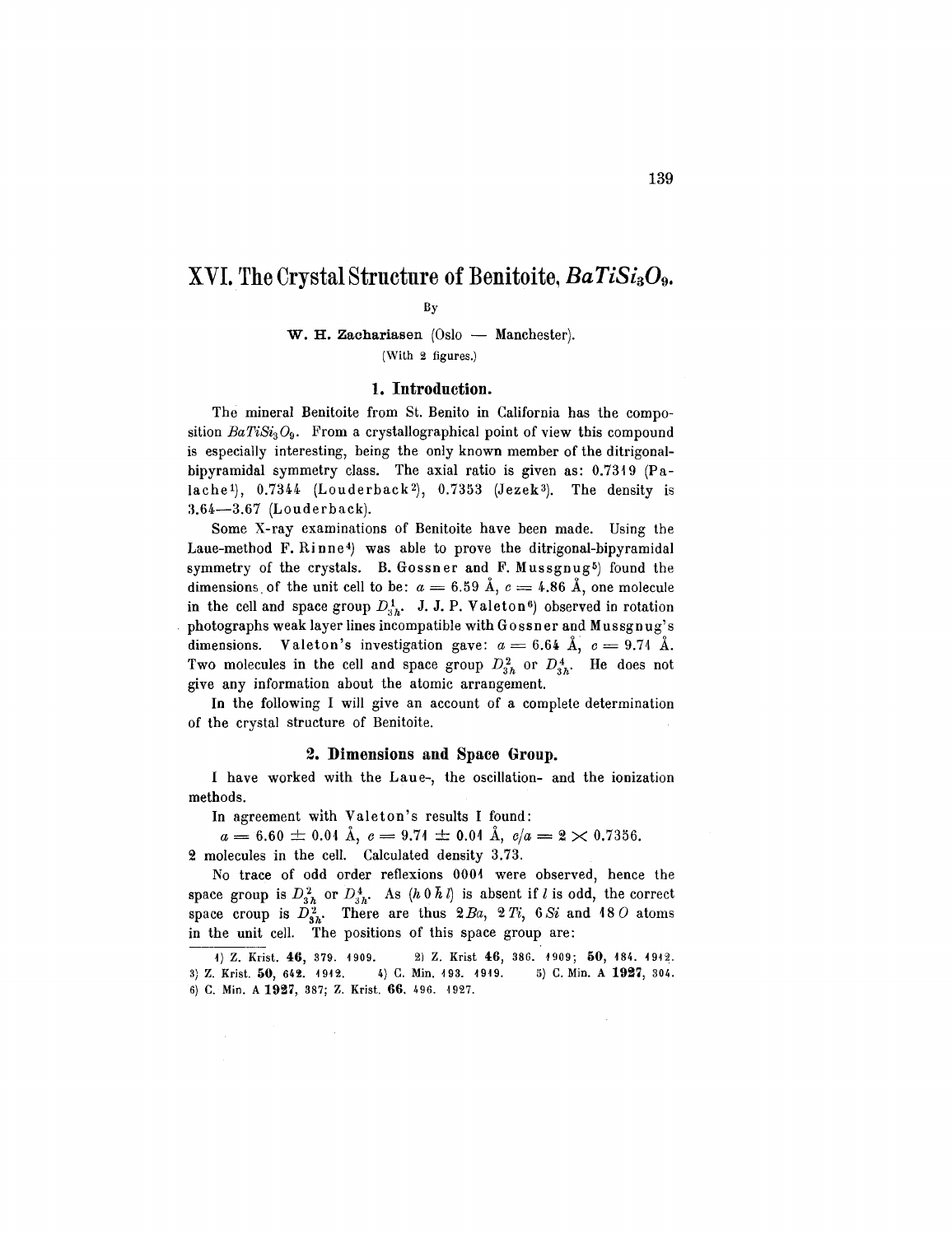# 140 W. H. Zachariascn

- $2a (0 0 0) (0 0 1) 2b (0 0 1) (0 0 2)$   $2c (\frac{1}{3} 3 0) (\frac{1}{3} 3 1) 2d (\frac{1}{3} 3 1)$  $\left(\frac{1}{3}, \frac{3}{3}, \frac{3}{4}\right)$  2 *e*  $\left(\frac{3}{3}, \frac{4}{3}, 0\right)$   $\left(\frac{2}{3}, \frac{1}{3}, \frac{1}{2}\right)$  2 f  $\left(\frac{2}{3}, \frac{1}{3}, \frac{1}{4}\right)$   $\left(\frac{3}{3}, \frac{1}{3}, \frac{3}{4}\right)$
- $4g (00u) (00\bar{u}) (00\frac{1}{2}-u) (00u+\frac{1}{2}) 4h(\frac{1}{3}\frac{3}{3}u)(\frac{1}{3}\frac{3}{3}\bar{u})(\frac{1}{3}\frac{3}{3}u+\frac{1}{3})$  $\left(1\frac{1}{2}, \frac{2}{3}, \frac{1}{2}, -u\right)$   $\left(4i\left(\frac{2}{3}, \frac{1}{3}, u\right)$   $\left(\frac{2}{3}, \frac{1}{3}, \overline{u}\right)$   $\left(\frac{2}{3}, \frac{1}{3}, u + \frac{1}{2}\right)$   $\left(\frac{2}{3}, \frac{1}{3}, \frac{1}{2}, -u\right)$
- *6j*  $(u \bar{u} 0)$   $(2 \bar{u} \bar{u} 0)$   $(u \bar{2u} 0)$   $(u \bar{u} \frac{1}{2})$   $(2 \bar{u} \bar{u} \frac{1}{2})$   $(u \bar{2u} \frac{1}{2})$  6k  $(u v \frac{1}{4})$  $(v-u\bar{u}+v\bar{t})$   $(\bar{v}u-v+1)(u\bar{u}-v\bar{t})$   $(\bar{v}+\bar{u}+\bar{t})(v-u\bar{v}\bar{t})$
- **12b**  $(x y x) (y-x \bar{x} x) (\bar{y} x y z) (x x y \bar{x}) (\bar{y} \bar{x} \bar{x}) (y-x y \bar{x}) (x y + \bar{x} x z)$  $(y-x\bar{x}+z)$   $(\bar{y}x-y+z-z)$   $(xx-yz+z)$  $(y-x y z + \frac{1}{2}).$  $\left(\overline{y} \ \overline{x} \ x + \frac{1}{2}\right)$

# **3. Observations.**

**In** the following tables I have listed the most important observations. With regard to measurements of absolute intensities reference must be made to previous papers in this journal by Professor W. L. Bragg and his co-workers.

Table 1. Absolute Measurements of the 0001 Reflexions.

| 000l  | $\sin \theta$ | $\rho'$ $\asymp$ 10 <sup>6</sup> | $\pm F'$ | $\pm$ 'F' corr. | $F$ calc. |
|-------|---------------|----------------------------------|----------|-----------------|-----------|
| 0002  | 0.0729        | 15.0                             | 37.5     | 38              | 33        |
| 0004  | 1458          | 74.5                             | 122      | 143             | 444       |
| 0006  | 2187          | 0.6                              | 44       | 44              | 46        |
| 0008  | 2945          | 41.0                             | 136      | 448             | 464       |
| 00010 | 3645          | 0.9                              | 23       | 23              | 44        |
| 00012 | 4374          | 5.1                              | 62       | 63              | 87        |
| 00014 | 5100          | 0.4                              | 20       | 20              | 28        |
| 00016 | 5830          | 4.8                              | 45       | 45              | 75        |
| 00018 | 6560          | $\bf{0}$                         | $\bf{0}$ | $\bf{0}$        | 34        |
| 00020 | 7290          | 0.7                              | 31       | 34              | 54        |

Table 2. Absolute Measurements of Reflexions 1072.

| $h\,0\,\overline{h}\,2\,h$                                                                                                                     | $\sin \theta$ | $\rho'$ $\,\times$ 10 <sup>6</sup> | $F^{\prime}$ | $F$ corr. | $F$ calc. |  |  |
|------------------------------------------------------------------------------------------------------------------------------------------------|---------------|------------------------------------|--------------|-----------|-----------|--|--|
| 1012                                                                                                                                           | 0.0954        | 75.4                               | 90           | 446       | 424       |  |  |
| 2024                                                                                                                                           | 4908          | 25.0                               | 82           | 86        | 403       |  |  |
| $30\overline{3}6$                                                                                                                              | 2862          | 9.5                                | 64           | 65        | 79        |  |  |
| $40^{18}$                                                                                                                                      | 3827          | 0.5                                | 18           | 48        | 31        |  |  |
| $50\bar{5}10$                                                                                                                                  | 4782          | 0.4                                | 49           | 49        | 38        |  |  |
| 60612                                                                                                                                          | 5724          | 0.6                                | 26           | 26        | 47        |  |  |
| $Q = \left(\frac{Ne^2}{mc^2} F \right)^2\lambda^3\frac{1+\cos^22\theta}{2\sin2\theta},$<br>$\rho' = \frac{Q}{2\,\mu}$ ,<br>$\mu = \mu_o + g Q$ |               |                                    |              |           |           |  |  |
| $N = \frac{4}{V} = \frac{4}{370 \times 40^{-24}},$ $\frac{e^2}{mc^2} = 2.846 \times 40^{-13},$<br>$\lambda = 0.7095 \times 10^{-8}$ ,          |               |                                    |              |           |           |  |  |
| $q = 1.85 \times 10^{-3}$ .<br>$\mu_{0} = 69.3$                                                                                                |               |                                    |              |           |           |  |  |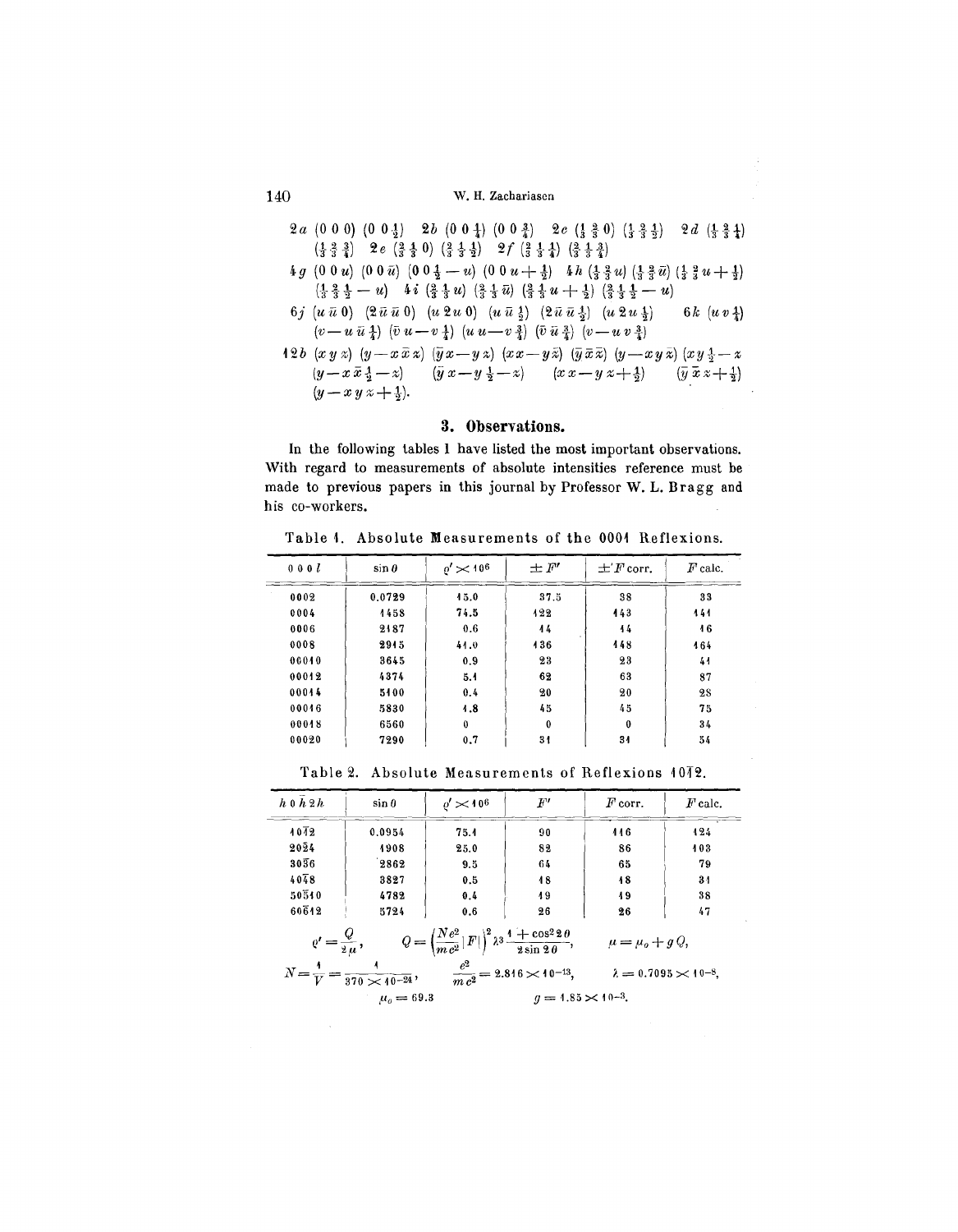#### The Crystal Structure of Benitoite, *BaTiSi309.* **141**

| $h \circ h \cdot l$ | $\sin \theta$ | Int. obs. | $F$ calc. | $h\,0\,h\,l$      | $\sin \theta$ | Int. obs. | $F$ calc. |
|---------------------|---------------|-----------|-----------|-------------------|---------------|-----------|-----------|
| 1070                | 0.0624        | m.        | 50        | 4042              | 0.2598        | s.        | 83        |
| $10^{12}$           | 0959          | VS.       | 124       | $30\overline{3}6$ | 2377          | m.        | 79        |
| $20\overline{2}0$   | 1242          | VS.       | 114       | $40\bar{4}4$      | 2880          | m.        | 60        |
| $20\bar{2}2$        | 4440          | w.        | 42        | 5050              | 3405          | w.        | 47        |
| 1074                | 1588          | m.        | 63        | 5052              | 3190          | vw.       | 50        |
| $30\overline{3}0$   | 1863          | VS.       | 125       | 4076              | 3312          | $w - m$ . | 68        |
| $20\overline{2}4$   | 1918          | vs.       | 103       | $50\overline{5}4$ | 3434          | m.        | 56        |
| $30\overline{3}2$   | 2004          | vs.       | 99        | 6060              | 3725          | w.        | 54        |
| 3034                | 2367          | s.        | 88        | 6062              | 3796          | s.        | 78        |
| $40\bar{4}0$        | 2484          | w.        | 38        | $50\overline{5}6$ | 3799          | vw.       | 39        |
| $20\overline{2}6$   | 2520          | w.        | 34        | 6064              | 4002          | m.        | 60        |

Table 3. Observations from Oscillation Photographs').

Table 4. F-Curves.

| $\sin \theta$ | 0.1  | 0.2  | 0.3  | 0.4 | 0.5 | 0.6 | 0.7 |
|---------------|------|------|------|-----|-----|-----|-----|
| $Ba^{+2}$     | 48   | 38   | 29.5 | 22  | 46  | 40  | 8   |
| $Ti+4$        | 17   | 12.8 | 10.0 | 7.8 | 6.2 | 4.5 | 3.3 |
| $Si^{+4}$     | 40.6 | 8.3  | 6,3  | 4.7 | 3.3 | 2.0 | 1.1 |
| $O^{-2}$      | 7.4  | 4.0  | 2.3  | 1.3 | 0.8 | 0.4 | 0.2 |

## **4. Determination of the Structure.**

The *2Ba* and the 2 *Ti* atoms must lie in twofold positions. In order to get a tetrahedral arrangement of 4 oxygens about each silicon, the 6 silicon atoms must be equivalent and lie either on the reflexion planes or halfway between. Of the 18 oxygen atoms in the cell 12 must be in general positions while the remaining 6 oxygens are equivalent and lie either on the reflexion planes or halfway between them. The silicon: oxygen ratio is  $1:3$ , so the  $SiO<sub>4</sub>$ -tetrahedra are not independent. From considerations of the symmetry of the space group we can take it as granted that every oxygen atom must belong to at least one *Si04* tetrahedron. The  $6.8i$  atoms and the  $6.0$  atoms must therefore lie either all on the reflexion planes or all halfway between.

In every structure containing *Ti* and 0, *Ti* is found to be surrounded octahedrally by 6 oxygen atoms. If *Ti* in the present structure is lying in the twofold positions on the reflexion planes, the 6 oxygens around *Ti* will form a trigonal prism. Such a configuration would not be stable as the  $oxygen \rightarrow oxygen$  distance must be rather small in order to give the correct  $Ti - O$  distance 1.96 Å, found in all other structures. It

<sup>1)</sup>  $s =$  strong,  $m =$  medium,  $w =$  weak.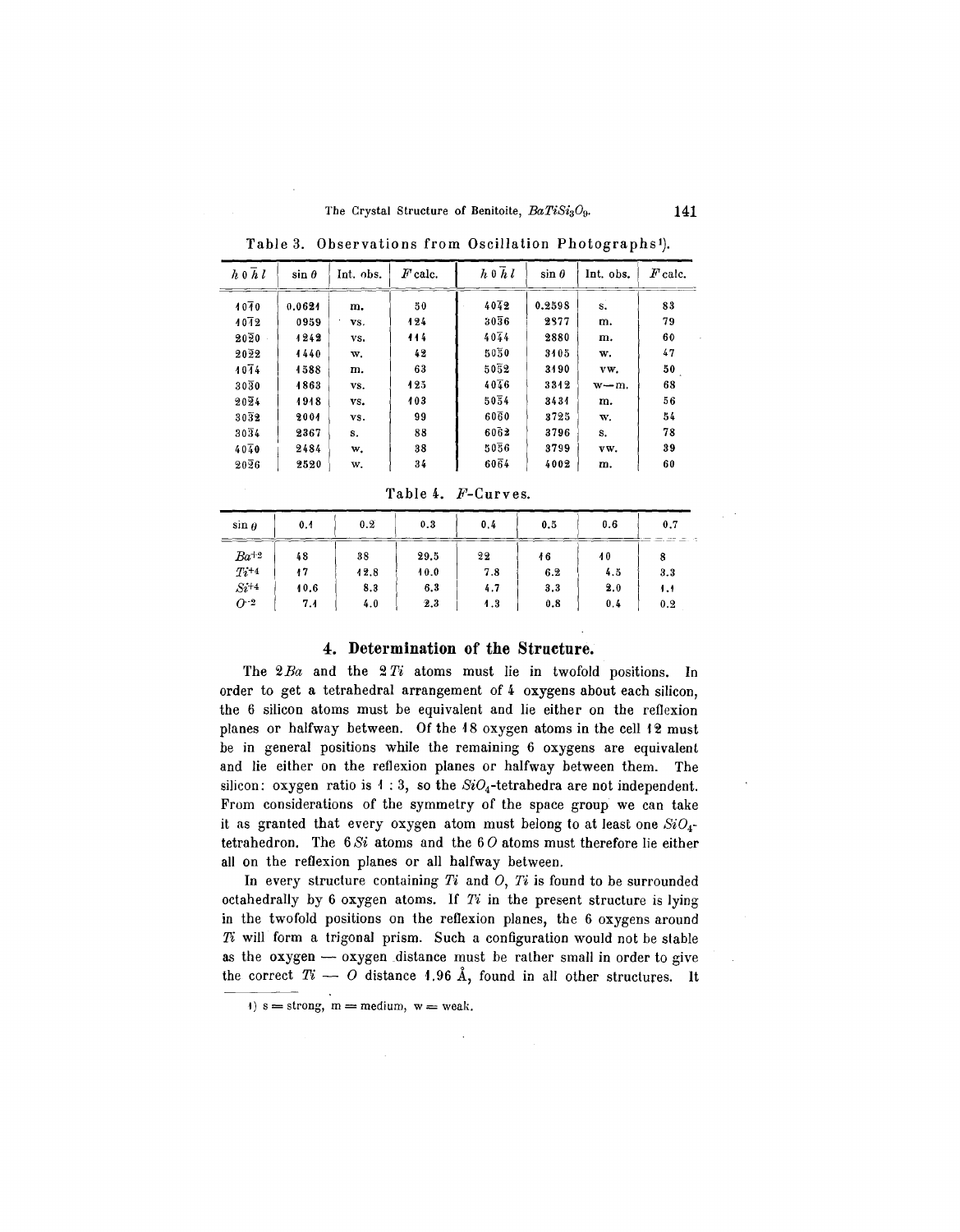#### 142 W. H. Zachariasen

is therefore far more plausible that the 2 *Ti* atoms are situated on the trigonal axes halfway between the reflexion planes. In order to obtain almost regular tetrahedra around silicon we must further put the  $6$  silicon and the  $6$  oxygen atoms on the reflexion planes. These assumptions can be most readily tested by means of the length of the c-axis. If we take the  $O=O$  distance in the tetrahedra as 2.64  $\AA$  and the  $Ti-O$  distance equal to 1.96 Å, and assume the octahedron about  $Ti$  to be regular, the length of the  $c$ -axis should be:

$$
4 \times \left(1.32 + 1.96 \frac{\sqrt{3}}{3}\right) = 9.81 \text{ Å},
$$

the observed value is  $9.71 \text{ Å}$ , so the agreement is really very good.



Fig. 1. The distribution of electron density between planes 0001.

In order to explain the very faint reflexions 0002, 0006, 000.10, 000.14 and 000.18 we must put the *2Ba* on the trigonal axes halfway between the reflexion planes.

The positions of the different atoms are thus:

| $2 Ba$ in $2e$        |  |               | $2 Ti$ in $2c$                             |                  |
|-----------------------|--|---------------|--------------------------------------------|------------------|
|                       |  |               | 6.Si in 6k with parameters $u_1$ and $v_1$ |                  |
| $60r$ in $6k$ >       |  |               | $\rightarrow$                              | $u_2$ $v_2$      |
| $12 O_{II}$ in $12 l$ |  | $\rightarrow$ | $\mathbf{v}$                               | $x, y$ and $x$ . |

From the considerations given above we have got a rather accurate knowledge of the distribution of atoms in the c-direction. The only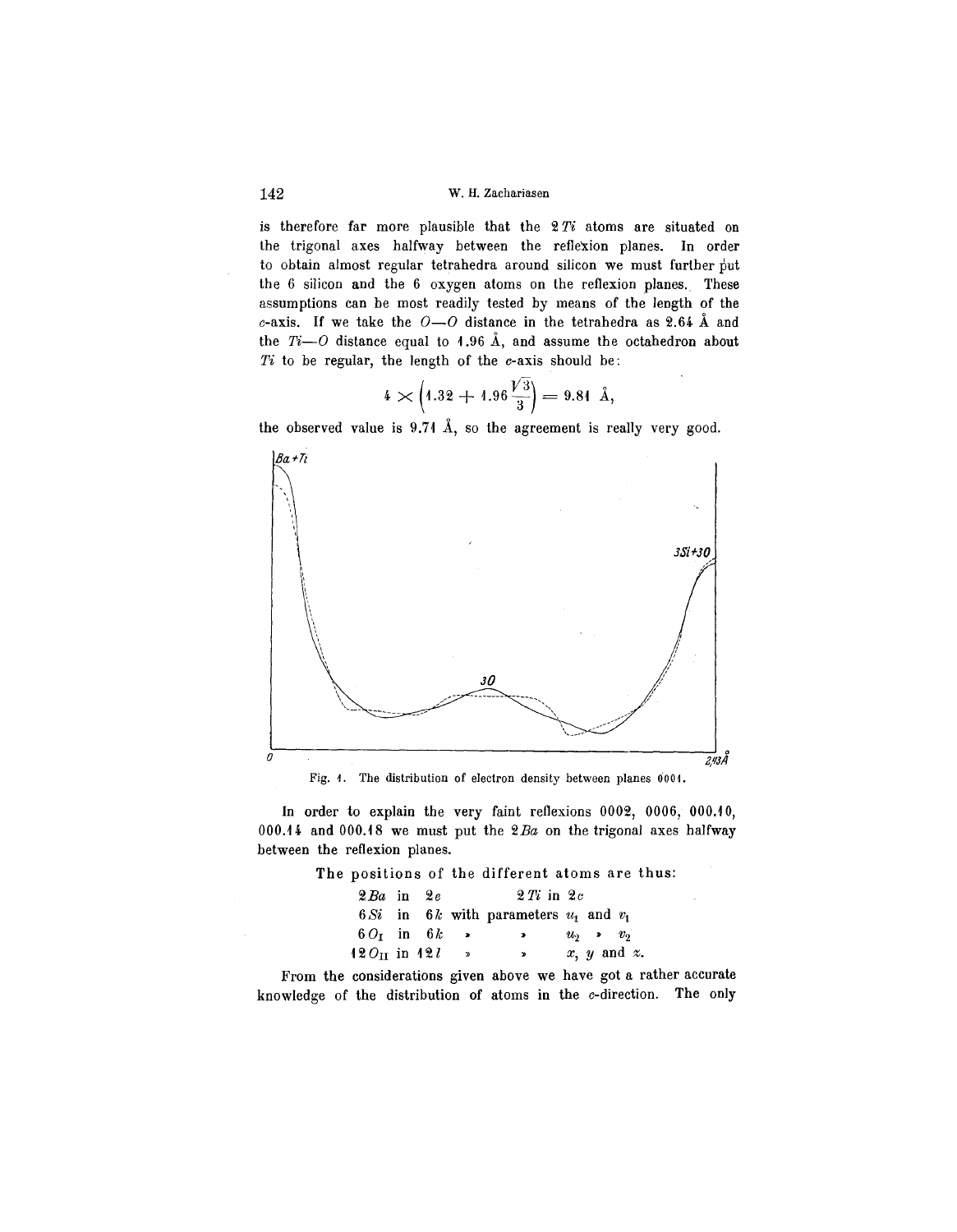parameter in this direction is the parameter  $x$  for oxygen in the general position. The probable value of  $x$  we can get from the  $0-0$  distance in the  $SiO<sub>4</sub>$ -group. This knowledge enables us to tell the sign of the amplitude of all reflexions  $000l$ . The accurate value of  $x$  can then be fixed by means of a Fourier sheet analysis. The distribution of electron density between planes 0001 is shown in Fig. 1. For the parameter  $x$  we get  $42^\circ$ . In a later section the results of the Fourier analysis will be discussed more thoroughly.

The remaining parameters represent the displacement of the atoms in horizontal directions.

We know that the silicons are tetrahedrally surrounded by 4 oxygens. Considerations of the symmetry elements of the space group show that the  $SiO<sub>4</sub>$ -tetrahedra must necessarily be linked up so as to form rings of composition  $Si<sub>3</sub>O<sub>9</sub>$ . From a large number of silicate structures we have gathered so much information about the  $SiO<sub>4</sub>$ -group, that we with the greatest accuracy are able to predict the dimensions of these  $Si_3O_9$ groups. Trigonal rotation axes are passing through the centres of these rings. As a matter of fact, the problem of determining 6 parameters (2 for *Si*, 2 for  $O_{\text{I}}$  and 2 for  $O_{\text{II}}$ ) is now reduced to the determination of one parameter only, namely the angle of rotation of the  $Si<sub>3</sub>O<sub>9</sub>$ -group about the trigonal axis. This angle of rotation can be fixed in different ways. We can make use of 1) the distance  $Ti-O = 1.96$  Å, 2) the formation of a regular octahedron of 6 oxygens around *Ti*, 3) the distance  $Ba - O = 2.75 \text{ Å}$ , 4) the requirement, which is accurately or approximately fullfilled in all silicate structures hitherto known, that an oxygen atom which is attached to three cations is lying in the plane formed by the three cations.

An inspection now shows that if we rotate the  $Si<sub>3</sub>O<sub>9</sub>$ -group so as to make one of these 4. requirements fullfilled, the remaining three requirements will be simultaneously satisfied. The structure for Benitoite obtained in this way is the only one which is in accordance with the empirical rules of silicate structures. However, in order to make a yet more thorough test of the structure, the intensities of reflexions must be considered. The tables 1, 2 and 3 show that the agreement between calculated and observed intensities is very good, so the correctness of the structure cannot he doubted.

The parameter values are:

| 2 Ba in $(\frac{2}{3}, \frac{1}{3}, 0)$        |                    |                      |                |
|------------------------------------------------|--------------------|----------------------|----------------|
| 2 <i>Ti</i> in $(\frac{1}{3}, \frac{2}{3}, 0)$ |                    |                      |                |
| 6 <i>Si</i> in $u_1 v_1 \frac{1}{4}$           | $u_1 = 80^{\circ}$ | $v_1 = -20^{\circ}$  |                |
| $601$ in $u_2v_2$ $\frac{1}{4}$                | $u_2 = 80^{\circ}$ | 70°<br>$v_{\rm b} =$ |                |
| $42O_H$ in $xy \, x$                           | $x = 125^{\circ}$  | $y = -30^{\circ}$    | $x=42^{\circ}$ |
|                                                |                    |                      |                |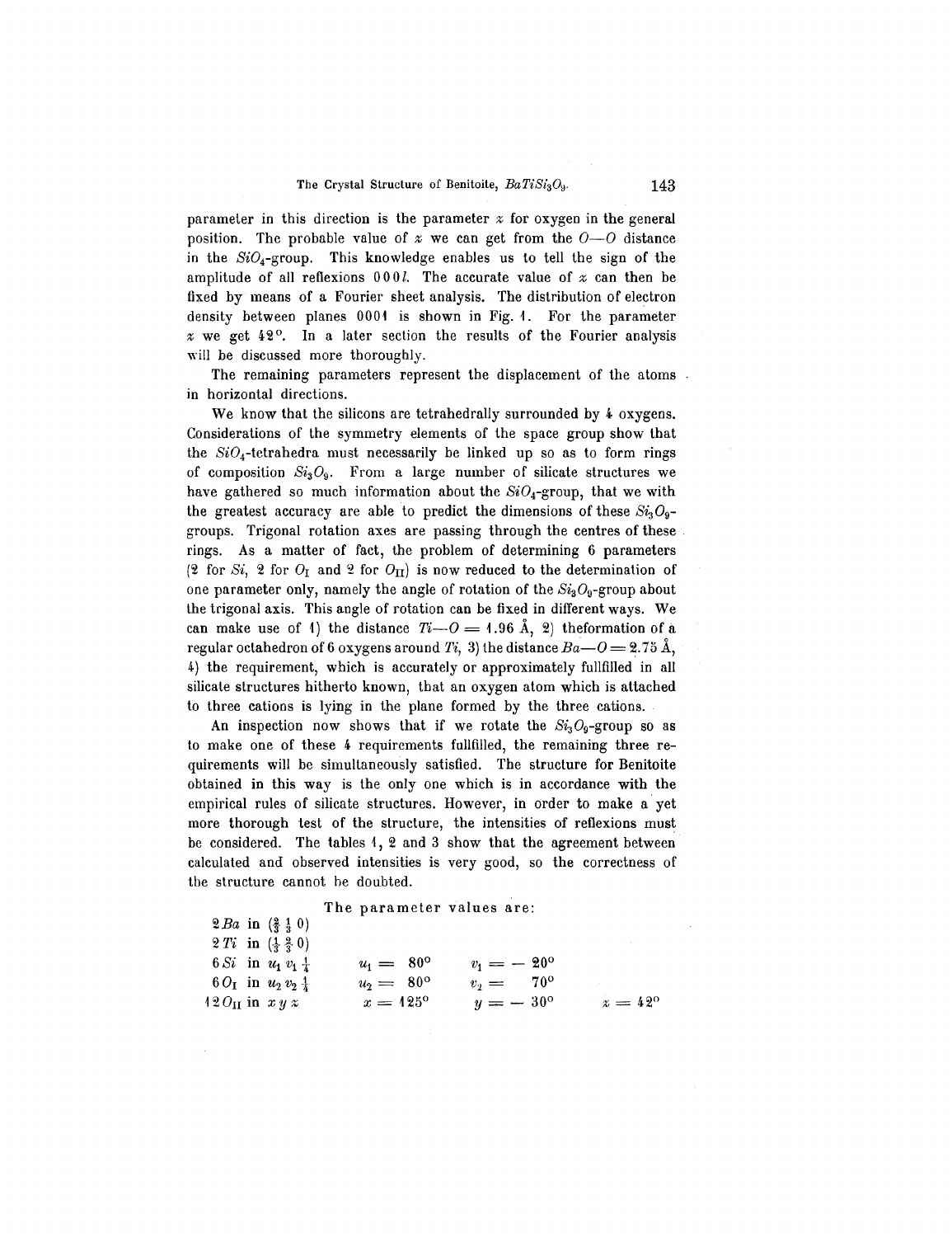# 5. Discussion of the Structure.

Fig. 2 shows a projection of the structure on 0001. The silicon atoms are surrounded by  $2O<sub>I</sub>$  atoms at a distance 1.65 Å and of  $20_{\text{II}}$  atoms at a distance of 1.59 Å. The  $0-0$  distances in the tetrahedra are:

$$
O_{\rm I}-O_{\rm I}=2.40~{\rm \AA},~~O_{\rm I}-O_{\rm II}=2.69~{\rm \AA},~~O_{\rm II}-O_{\rm II}=2.59~{\rm \AA}
$$

6 oxygen atoms fOrln an almost regular octahedron around *Ti,* the  $Ti-O$  distance being 1.965 Å.

*Ba* is surrounded by 6 oxygen atoms at a distance  $2.74$  Å, forming a distorted octahedron. 6 other oxygen atoms have a dislance of about



Fig. 2. Projection of the structure on the plane 0001.

3.4  $\AA$  from  $Ba$ , but we cannot consider them as belonging to the first sphere of coordination around *Ba.*

Paulings rule of the electrostatic valency bonds is satisfied: an  $O<sub>I</sub>$ -ion is connected to two silicons only, while an  $O<sub>II</sub>$ -ion is connected to one silicon  $+$  one titanium  $+$  one barium.

The SiO<sub>4</sub>-tetrahedra share only corners with other polyhedra. The  $TiO_6$ -octahedra share three edges with  $BaO_6$ -polyhedra, and the reverse.

The most interesting feature of the structure is the way in which the tetrahedra are linked together. Rings of composition  $Si<sub>3</sub>O<sub>9</sub>$  are formed.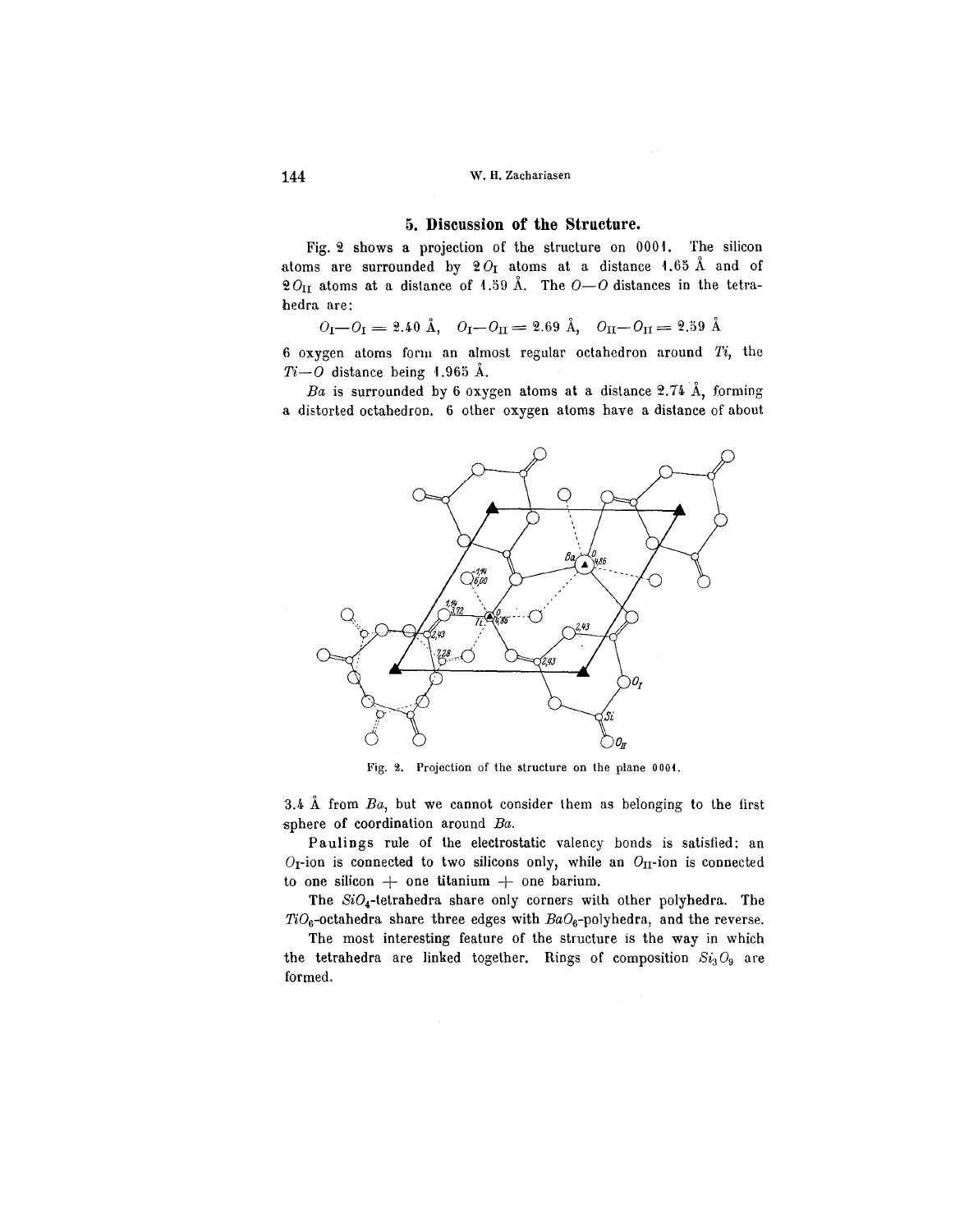#### The Crystal Structure of Benitoite,  $BaTiSi<sub>3</sub>O<sub>9</sub>$ . 145

#### **6. Fourier Sheet Analysis.**

The Fourier analysis of the distribution of electron density between planes 0001 was carried out in order to get the accurate value of the parameter  $x$ . In fig. 4 the results of the analysis are given. The dotted curve represents the distribution obtained when using only the observed amplitudes of table 1. The fully drawn curve is the distribution obtained when additional amplitudes were taken into consideration. I calculated the amplitudes of the reflexions 000.18, 000.22 and 000.24 (introducing correction for the too high values of the  $F$ -curves at these glancing angles) and inserted the values in the Fourier series. It will be seen from Fig. 1 that the form of the curve depends considerably on the number of members of the series, which have been taken into consideration, although the value of the parameter does not seem to be so much affected.

I have tried to count up the number of electrons attached to the different ions. I do not wish, however, to give any accurate figures here, as I do not consider the results to be so unique, that we can draw any conclusions from them. I found for  $Si$  about 11 electrons, for oxygen a little more than 9 and for  $Ba + Ti$  a little more than the number of electrons in the ionic state. A trial showed that it would not be impossible to draw the curves of the electron density so as to give the correct number of electrons in the ionic state.

#### **7. Summary.**

Benitoite, *BaTiSi<sub>3</sub>O<sub>9</sub>*, crystallizes ditrigonal-bipyramidal. The unit -cell containing 2 molecules has the dimensions:

 $a = 6.60 \pm 0.01 \text{ Å}, \quad c = 9.71 \pm 0.01 \text{ Å}, \quad c/a = 1.4712 = 2 \times 0.7356.$ 

The space group is  $D_{3h}^2$ . The calculated density is 3.73.

The Laue-, the oscillation- and the ionization methods were used. The structure is given by the following information:

|  | 2 Ba in positions 2e $(\frac{2}{3}, \frac{1}{3}, 0)$ , |                    | 2 Ti in positions 2 c $(\frac{1}{3}, \frac{2}{3}, 0)$ |  |
|--|--------------------------------------------------------|--------------------|-------------------------------------------------------|--|
|  | 6 Si in 6 k $(u_1, v_1, \frac{1}{4})$                  | $u_1 = 80^{\circ}$ | $v_1 = -20^{\circ}$                                   |  |
|  | $6 O_{\rm I}$ in $6 k (u_2 v_2 t)$                     | $u_2 = 80^{\circ}$ | $v_2 = 70^{\circ}$                                    |  |
|  | 12 $O_{\text{II}}$ in 12 $l(x y x)$                    | $x = 125^{\circ}$  | $y = -30^{\circ}$ $x = 42^{\circ}$ .                  |  |

*Si* is surrounded by  $20<sub>T</sub> + 20<sub>II</sub>$  forming a nearly regular tetrahedron:  $Si-O<sub>I</sub> = 1.65$  Å,  $Si-O<sub>II</sub> = 1.59$  Å. The silicon tetrahedra grouped three together form rings of composition *SiaOg.*

*Ti* is surrounded by  $6 O_H$  in an almost regular octahedron, the distance  $Ti$ — $O$  being 1.96 Å. *Ba* is also surrounded by six oxygens Zeitschr. f. Kristallographie. 74. Bd. 10